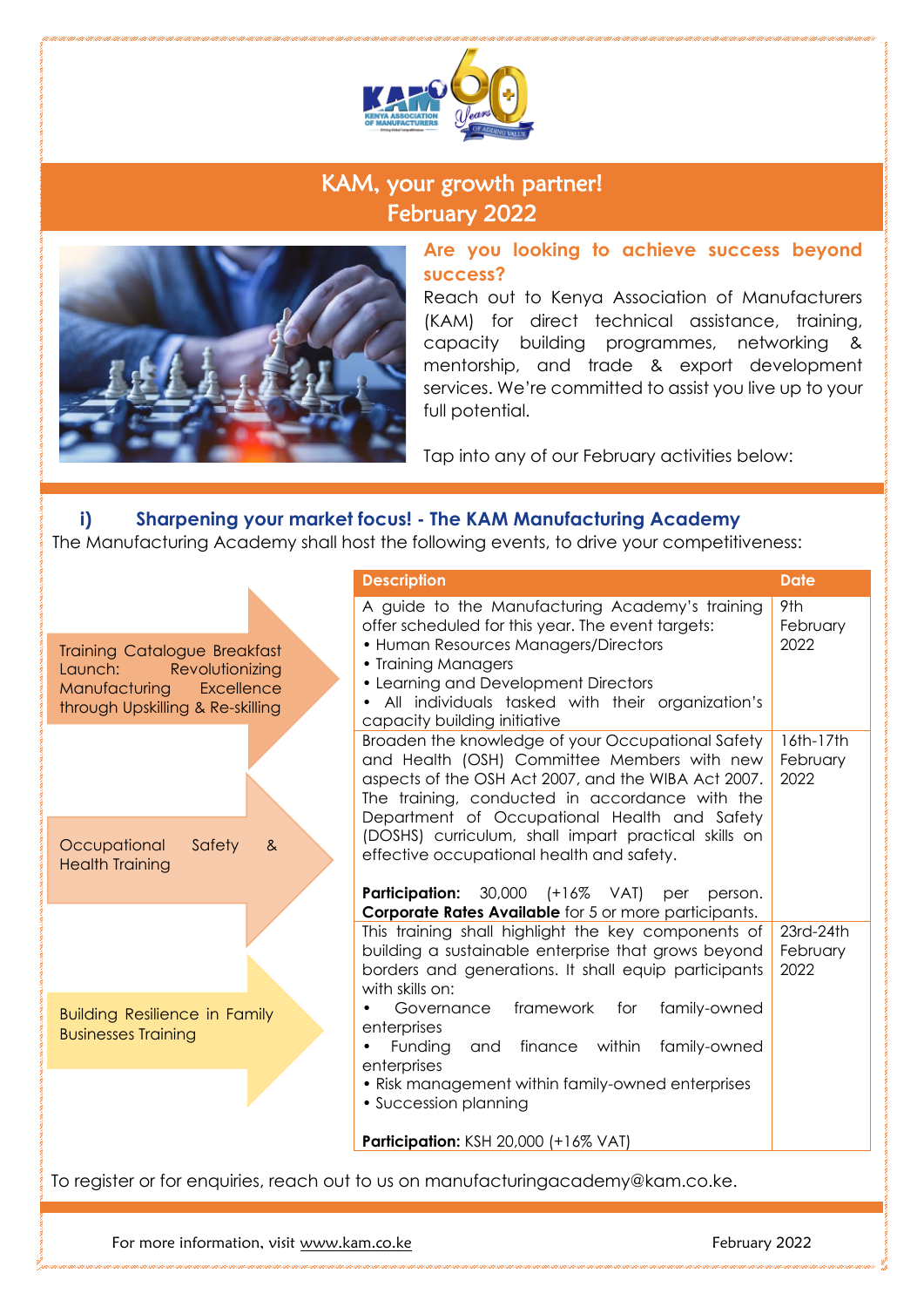

### **ii) Re-skill! Re-tool! - TVeT Program**

To promote skills development in industry, KAM's TVET Programme shall hold the following activities:

|                                     | <b>Description</b>                                                                                                                                                                                                                                                                      | <b>Date</b>                                                                                                                                                    |  |
|-------------------------------------|-----------------------------------------------------------------------------------------------------------------------------------------------------------------------------------------------------------------------------------------------------------------------------------------|----------------------------------------------------------------------------------------------------------------------------------------------------------------|--|
| NITA Training for<br>HR Managers    | Free training and learning exchange<br>between National Industrial Training<br>Authority (NITA) and Human Resource<br>Managers. It shall raise awareness on<br>NITA services and rebates.<br>To register, contact tvet@kam.co.ke.                                                       | • Mombasa - 3rd February 2022<br>• Nakuru - 8th February 2022<br>• Nyeri - 15th February 2022<br>• Meru - 16th February 2022<br>• Nairobi - 22nd February 2022 |  |
| Industry<br>assessments<br>for DOSH | Industry visits and free occupational<br>health and safety assessments<br>for<br>companies participating in the<br>Cooperative Project by taking up trainees<br>in Nairobi, Kiambu, Kisumu, Eldoret, Kisii,<br>Kitale and Nakuru.<br>Contact cooperativedvt@kam.co.ke for<br>enquiries. | February - August 2022                                                                                                                                         |  |

## **iii) Optimise your processes! - Centre for Green Growth and Climate Change (CGGCC)**

|                                   | <b>Description</b>                                                                                                                                                                                                                                                                                                                                 | <b>Date</b>                     |
|-----------------------------------|----------------------------------------------------------------------------------------------------------------------------------------------------------------------------------------------------------------------------------------------------------------------------------------------------------------------------------------------------|---------------------------------|
|                                   | A high-level executive course meant to equip top<br>leadership on green growth and circular economy<br>concepts. It shall offer case studies on global and<br>industry best practices.                                                                                                                                                             | 23rd - 24th<br>February<br>2022 |
| Leading Circular<br>Economy       | <b>Participation:</b> KSh. 100,000 (+16% VAT) per participant                                                                                                                                                                                                                                                                                      |                                 |
|                                   | To register, please contact ceectrainings@kam.co.ke.                                                                                                                                                                                                                                                                                               |                                 |
| Certified Energy<br>Manager (CEM) | The CEM course is recognized globally and is on<br>demand by energy professionals. The course sets<br>energy professionals to a great career foothold in the<br>international markets. This course is offered by the<br>Association of Energy Engineers (AEE) and one<br>becomes a Certified Energy Manager after successfully<br>passing an exam. | 7th - 12th<br>March<br>2022     |
|                                   | <b>Participation:</b> KShs 180,000 (+16% VAT) per participant                                                                                                                                                                                                                                                                                      |                                 |
|                                   | To register, please contact ceectrainings@kam.co.ke.                                                                                                                                                                                                                                                                                               |                                 |
|                                   |                                                                                                                                                                                                                                                                                                                                                    |                                 |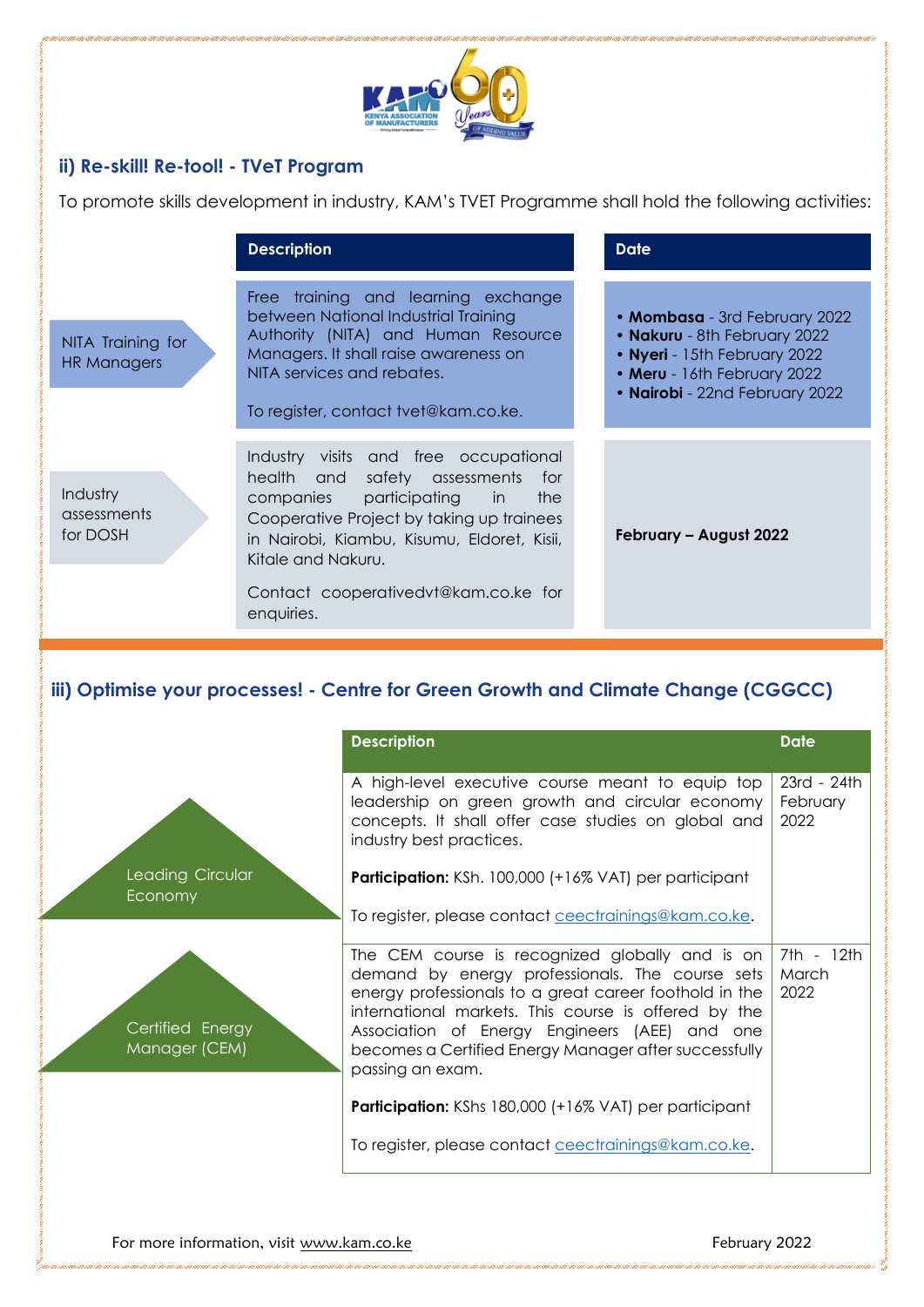

The Center for Green Growth and Climate Change also offers the following services:

- **Equipment Audits:** Through equipment audits, KAM is offering an in-depth analysis of specific equipment to identify inefficiencies, provide implementable rrecommendations and guide equipment investment decisions.
- **Process Optimization Audits** to enable your plant to optimize the end-to-end process flows; to achieve process efficiency and cost saving.
- **Carbon Footprint Assessments** to help you understand and reduce your carbon footprints while setting your company to a carbon neutral pathway.
- **Circular Economy Resource Mapping** to create a value stream for the waste generated at your plant.

### **iv) Save energy, reduce cost, save tomorrow! - Centre for Energy Efficiency and Conservation (CEEC)**

| <b>Activities</b>                                   | <b>Description</b>                                                                                                                                                                                                                                             | <b>Date</b>                 |
|-----------------------------------------------------|----------------------------------------------------------------------------------------------------------------------------------------------------------------------------------------------------------------------------------------------------------------|-----------------------------|
| Energy<br>Auditing<br><b>Training</b>               | Understand how to actualize the theoretical aspect of energy<br>auditing through this 5-day class and practical training.                                                                                                                                      | 7th - 11th February<br>2022 |
|                                                     | <b>Participation:</b> KSh 55,000 (+16% VAT) per participant                                                                                                                                                                                                    |                             |
| Energy Audits                                       | Through the audits, we identify areas of energy use, possible<br>areas of energy wastage and offer recommendations to<br>reduce the energy wastage and to achieve cost saving.<br>Contact ceecteam@kam.co.ke for enquiries on energy audits<br>for your plant. | Ongoing                     |
| In-House<br>Energy<br>Management                    | To equip your energy committee with the required skills for<br>achievement of energy savings.                                                                                                                                                                  | Ongoing                     |
| Training                                            | Contact ceectrainings@kam.co.ke for enquiries on in-house<br>trainings.                                                                                                                                                                                        |                             |
| In-House<br>Environmental<br>Compliance<br>Training | Ensure that your organization complies with NEMA regulations<br>and<br>benchmark with global set standards on waste management<br>and carbon<br>emissions.                                                                                                     | Ongoing                     |
|                                                     | Contact ceectrainings@kam.co.ke for enquiries on in-house<br>trainings.                                                                                                                                                                                        |                             |

**For more information on these services, contact [ceecteam@kam.co.ke.](mailto:ceecteam@kam.co.ke)**